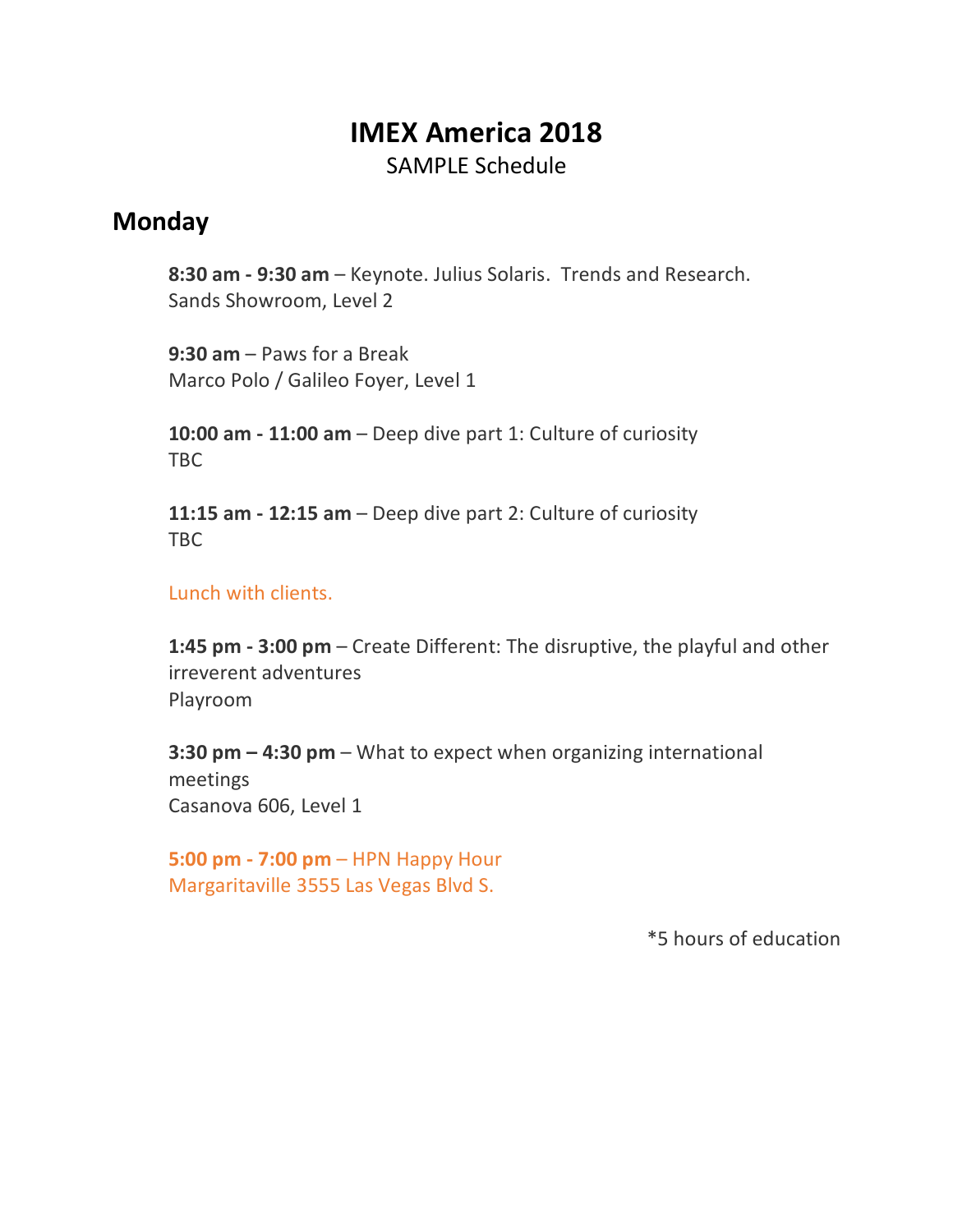## IMEX Week SAMPLE Schedule

## **Tuesday**

\*Caesars Forum Walking Challenge by Heka Health – 25k steps goal!

**7:15 am – 8:15 am** – CMM/CMP breakfast sponsored by Nashville Convention & Visitors Bureau

**8:30 am - 9:30 am** – Keynote. Kelly Mcdonald. How to work with and lead people unlike you. Sands Showroom, Level 2

**9:30 am - 12:00 pm** – Appointments (5) 10:00 am Bloody Marys in the Morning – San Jose B2031

**12:00 – 1:00** – Lunch 11am to 1pm

**1:30 pm - 2:00 pm** – Appointment (1)

**2:00 pm - 2:30 pm** – Sustainable, inclusive, healthy, allergy-responsible, budget-wise menus Seminar Room 2, Inspiration Hub, Show Floor, Level 2

**2:30 pm – 4:00 pm** – Appointments (3)

4:00 – Arizona Margaritas – Scottsdale Tucson Phoenix (go say hello)  $- A1418$ 4:30 – 6:00 – Women in Events networking with the Association for Women  $-$  F1464

**6:30 pm - 8:00 pm** – Dinner with Partner CVB for Client's Next City Wide

\*1.5 hours of education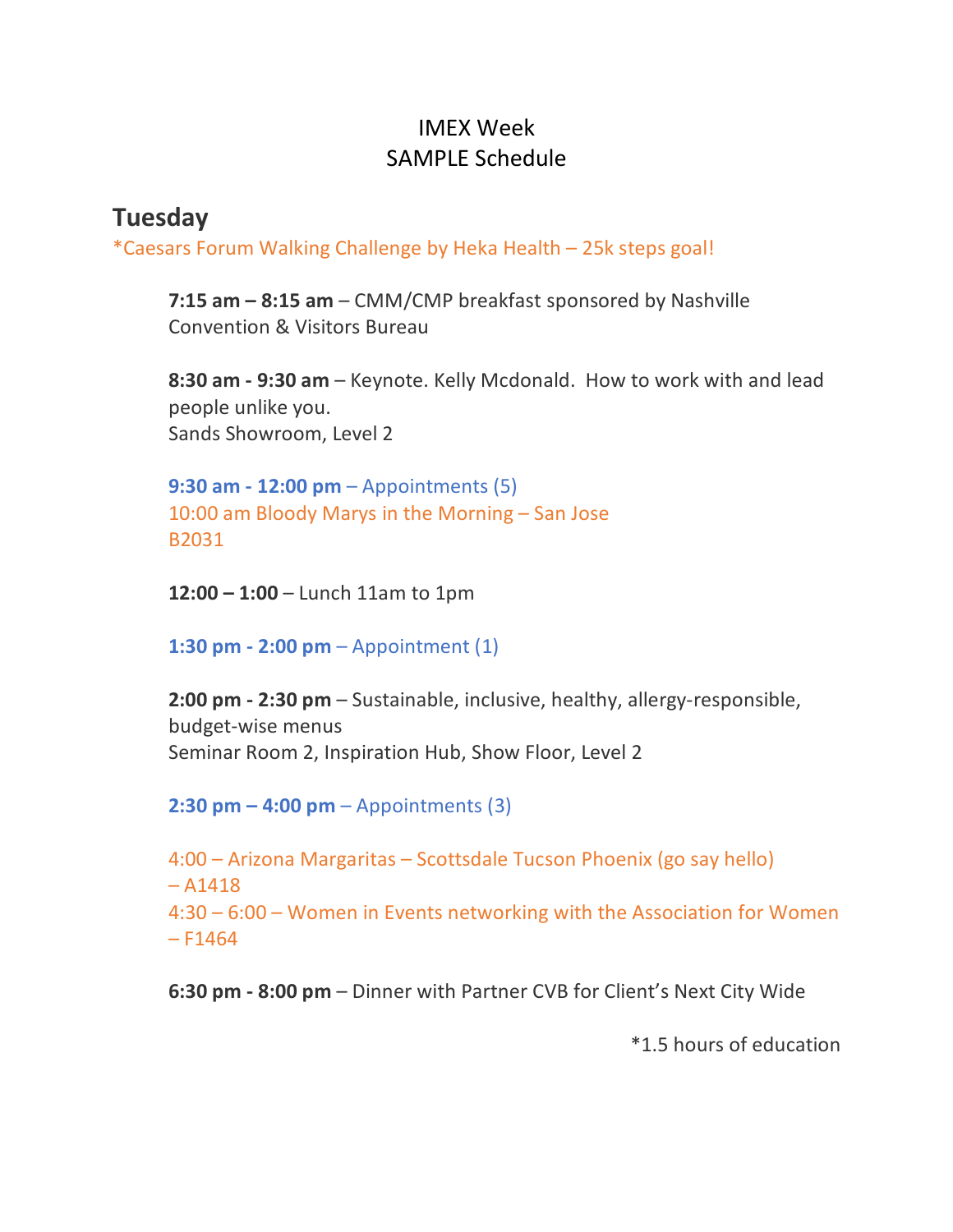### IMEX Week SAMPLE Schedule

#### **Wednesday**

\*Caesars Forum Walking Challenge by Heka Health – 25k steps goal! \*Live Zone

**8:30 am - 9:30 am** – Keynote. Paul Smith. Lead with a story. Sands Showroom, Level 2

**9:30 am – 12:00 pm** – Appointments (5)

**12:00 – 1:00** – Lunch 11am to 1pm

**1:30 pm - 3:00 pm** – Appointments (3)

**3:00 pm – 3:30 pm** – The win-win-win of sponsorships Playroom

**3:30 pm – 4:00 pm** – Appointments (1)

**4:00 pm – 4:30 pm** – Association and Corporate Takeaways from France B3629

4:30 pm – 5:30 pm – Networking reception on the Australia stand – B4232 4:30 pm – 5:30 pm – Meet Minneapolis Happy Hour – C2239

**6:30 pm - 8:00 pm** – Dinner with CVB and Clients

**10:00 pm - 12:00 pm** – Rendevous Drai's Beach Club and Nightclub

\*2 hours of education